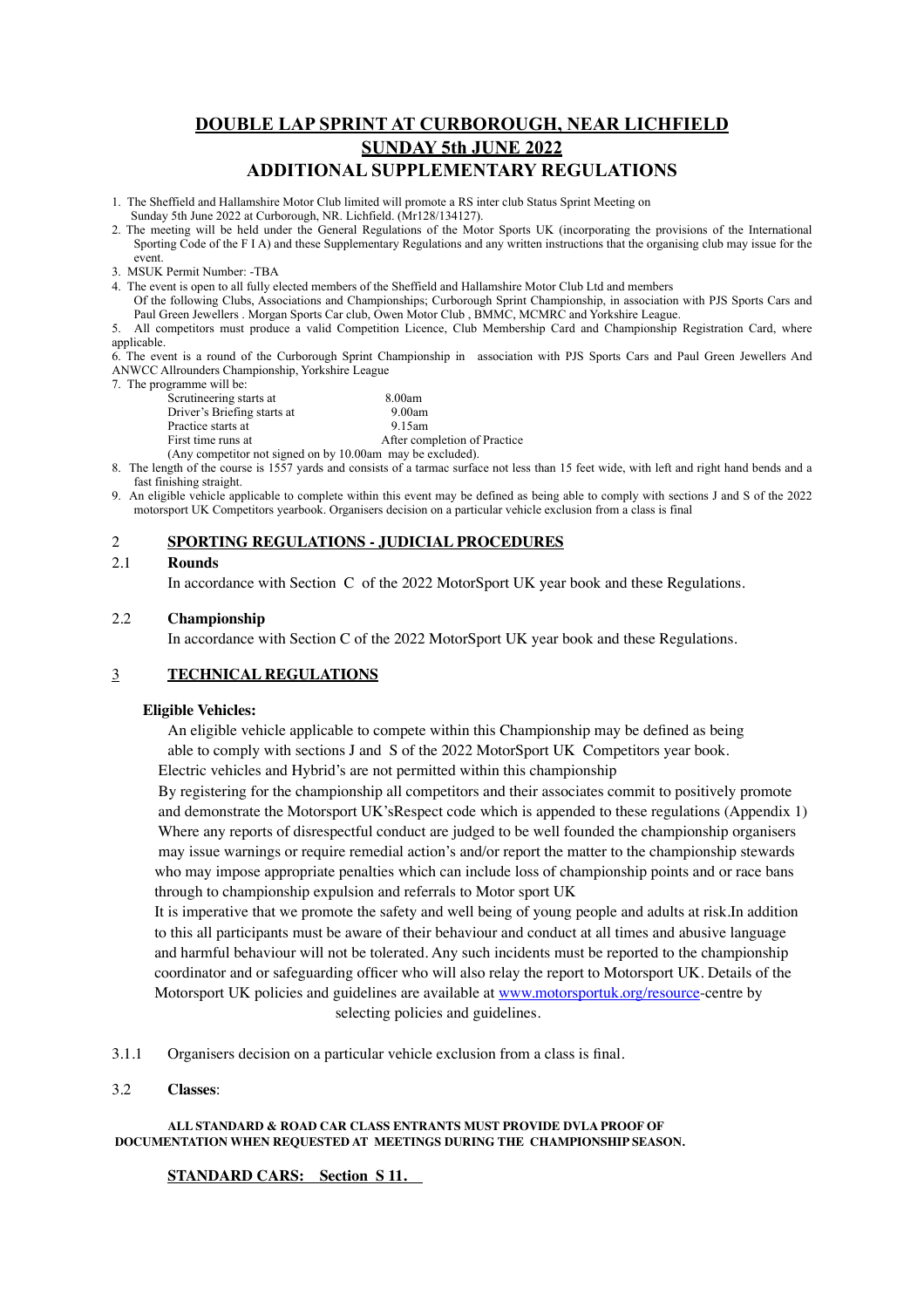| <b>Standard Cars.</b>   |                    |
|-------------------------|--------------------|
| SSa Junior <sup>*</sup> | $<$ 1400 $<$ c     |
| Sа                      | <1400cc            |
| Sb                      | 1401 cc to 1700 cc |
| Sc                      | 1701 cc to 2000 cc |

Standard Production Cars defined in the 2022 MotorSport UK Technical Regulations Section S 11. and to the accompanying Standard Car regulations, with the following amendments. Cars must be driven to the event unless by prior agreement with the organising committee. Note: 11.1.1 states a production run of 5000 per annum, therefore, Kit cars, performance enhanced Limited edition production cars, low volume road cars, special imports, space framed and non-ferrous Chassis construction cars are not permitted in these classes and these will be placed in other classes as appropriate. Also note, 2 wheel drive cars ONLY are permitted in these classes.Sa\* Junior class entrants to MSUK 2022 regs, S7.1.9 and S10.2.9 for new drivers aged 14 to 16 up to the end of the year of their 16th birthday. These competitors will run before any other Sa competitors

**ROAD CARS: Under** Section S12, But with no modifications as per S11 .

Sd 2001cc and over

Cars running in class Sd are defined as Standard Production Cars which Must be driven to the events unless by prior agreement with the organising committee. NOTE: As Class Sd is under S12, correct flame resistant overalls are mandatory.

- 3.2.1 No modification are allowed which are likely to improve the performance and handling of the vehicle.
- 3.2.2 In the interests of safety the front seats may be replaced by fully trimmed competition versions. No other modifications except the fitting of a roll cage and competition seat belt harness, are allowed in class Sd.
- 3.2.3 Standard Wheel width and Diameter must be used, and Tyres must be defined in the 2022 MotorSport UK Technical Regulations, List 1A.
- 3.2.4 Kit cars, performance enhanced limited edition production cars, low volume road cars, special imports, space framed and non-ferrous chassis construction cars, and any 4X4 vehicles are not permitted in class S, and these will be placed in other classes as appropriate.

**ROAD CARS: Section S12. SALOONS & SPORTS CARS** (excluding Kit, Replica, Space framed and Non-Ferrous chassis construction Cars).

| $1 \; 1a$ | $<$ 1400 $<$ c $<$ |  |
|-----------|--------------------|--|
| 1b        | 1401 to 2000cc     |  |
| 1c        | 2001 and over      |  |

In class 1, Tyres must conform to List 1A of the MotorSport UK Technical Regulations 2022

# **ROAD CARS, SPECIALIST PRODUCTION, KIT, REPLICA, and SPACE FRAMED CARS.**

2 2a <1700cc 2b 1701cc and over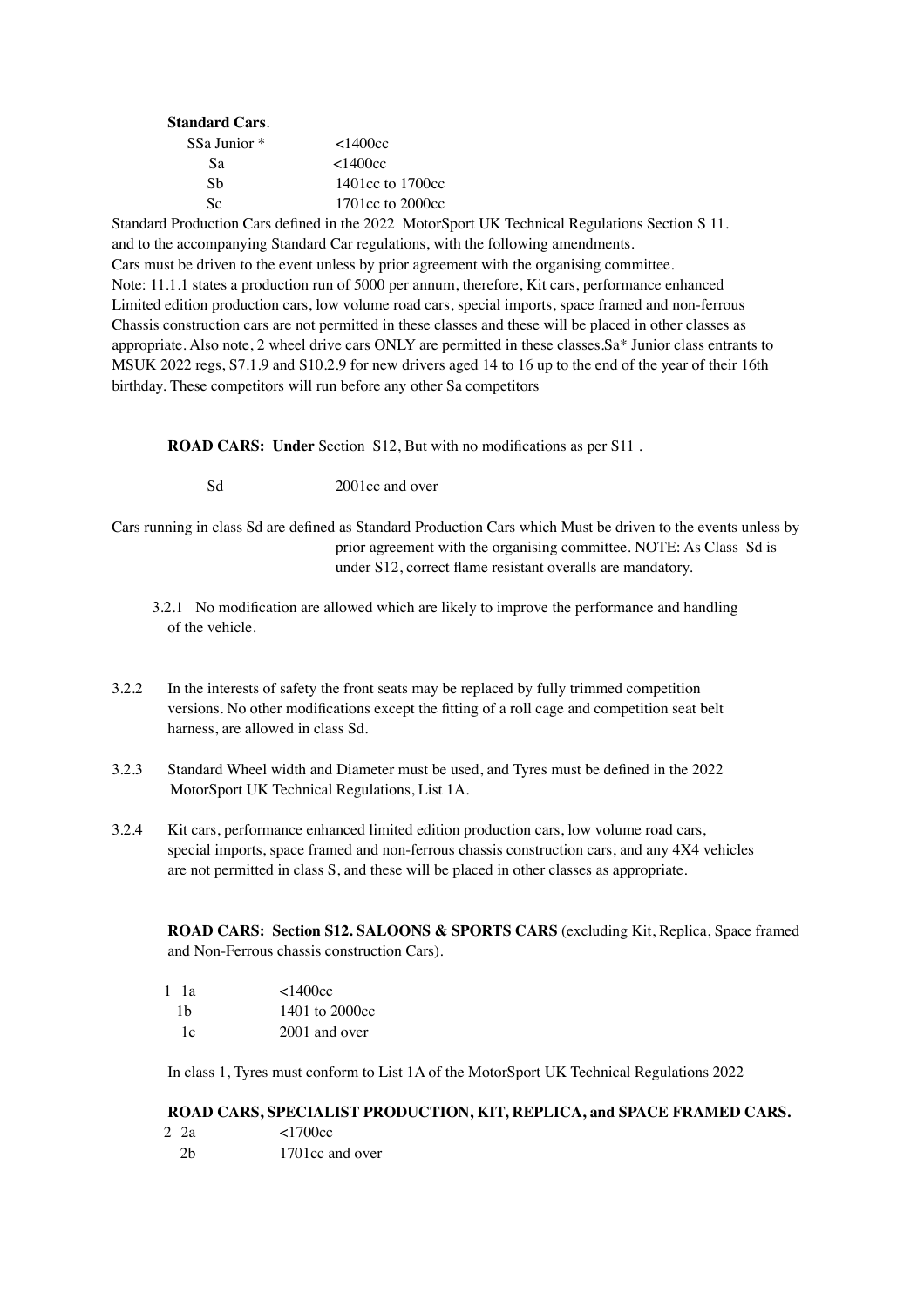In classes 2a and 2b only: tyres must conform to list 1A or 1B of the MotorSport UK Technical Regulations 2022 and be of Radial type construction.

Cars running in the Road classes must conform to the regulations for Road Car Series Production Cars defined in the 2022 MotorSport UK Technical Regulations section S11, with the following amendments:

- 3.2.5 Internal engine, & gear ratio modifications are free.
- 3.2.6 Carbon Brakes are not permitted. Manufacturers fitment A.B.S systems may be removed. Suspension pickup points & damper location must remain std, anti roll bars may be uprated.
- 3.2.7 The bonnet and boot lid may be replaced by versions in other materials but all other bodywork must be of the original material. Wheel arch extensions are permitted, but the original wheel arch may not be modified.
- 3.2.8 In Class 2a, and 2b the air intake filter may protrude beyond the silhouette of the car.

In the event of an unresolved eligibility problem the driver of a car may be asked to produce a manufacturer's catalogue within four weeks of the event to substantiate any query and allow championship points to stand.

3.2.9 Exhaust systems must be fitted with catalytic converters if the vehicle requires one to be able to obtain an MOT for it's year of production.

# **ROAD CARS: LOTUS CARS, VAUXHALL VX220 and OPEL SPEEDSTERS**.

- $2 \text{ } 2 \text{ } L \text{ A.}$   $\leq 2200 \text{ } \text{ } c.$
- 2 L B. 2201cc and over.

Engine types fitted as original equipment by the vehicle manufacturer.

Cars running in this class must be based on a series production car , taxed, MOT'd (if applicable ) insured . Modifications are permitted to enhance the performance but the cars must remain in road legal form at all times. They must be silenced to a max. noise level of 105Dba when measured at 0.5 metre from the tail pipe at 450 angle at 2/3 max revs. The tyres must conform to list 1A or 1B of the MotorSport UK Technical Regulations 2022. In the event of an unresolved eligibility problem the driver of the car may be asked to produce a manufacturers catalogue within four weeks of the event in question to substantiate any queried specification.

# ALL CARS RUNNING IN THE ABOVE CLASSES MUST REMAIN IN ROAD LEGAL FORM AT ALL TIMES.

The following classes will be run to MotorSport UK Regulations except where otherwise specified.

## **RALLY CARS (Sports Libre):** Section (S)10, (S)14.1(A) and (R46).

| R | R2 | 2 Wheel Drive Cars |
|---|----|--------------------|
|   | R4 | 4 Wheel Drive Cars |

All Cars in Class R **must comply** with 2022 MotorSport UK yearbook Technical Regulations (R) 46 for Rally Cars.

## **MODIFIED CARS Series Production:** Section S13

**Modified Series Production Cars** (excluding Kit , Replica and space framed, and also Non Ferrous chassis construction Cars).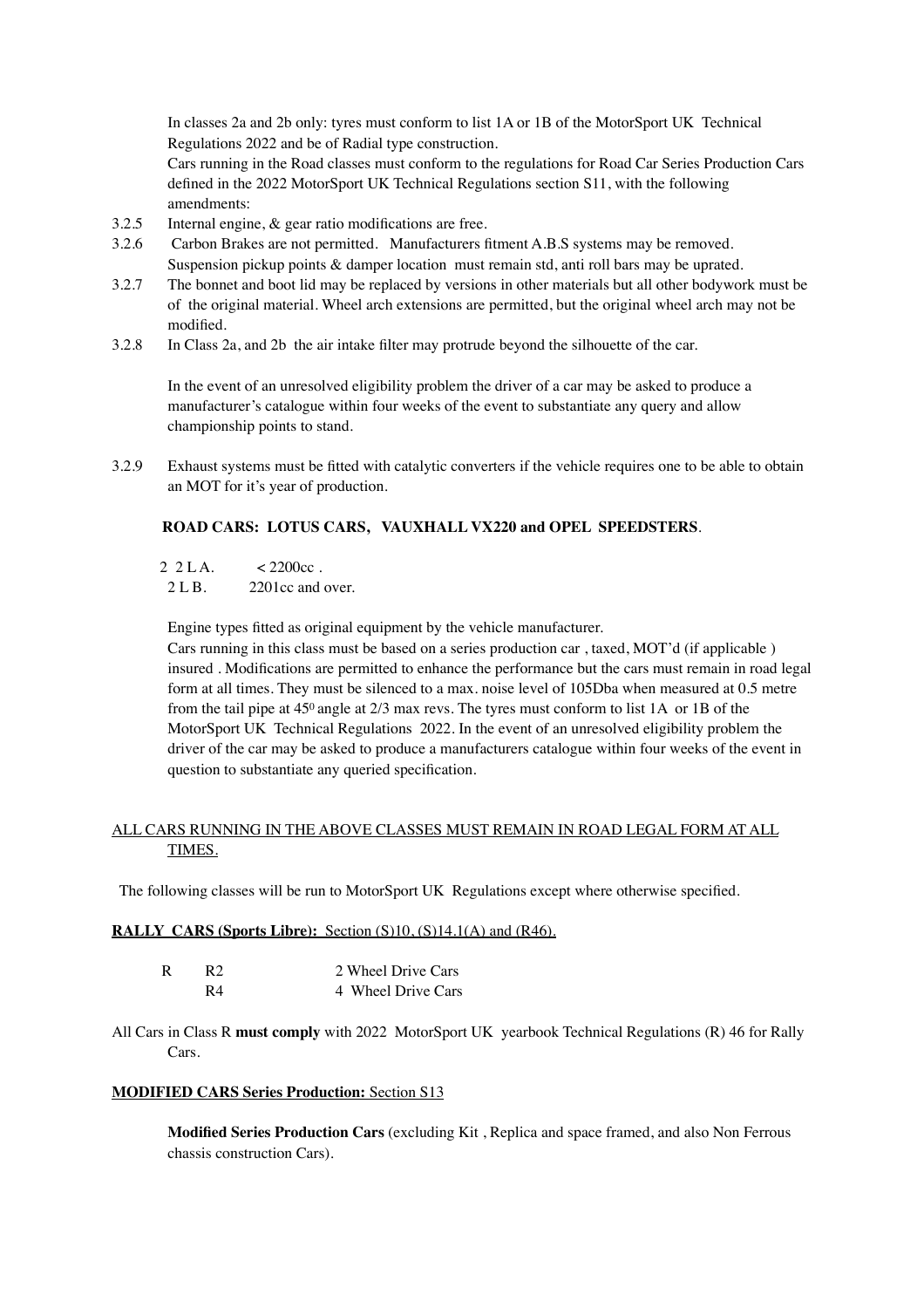| 3.3a | <1400cc        |
|------|----------------|
| 3h   | 1401 to 2000cc |
| Зc   | 2001 and over  |

#### **Modified Specialist Production , Kit, Replica and Space framed Cars**

| 4. 4a | ${<}1800cc$ |
|-------|-------------|
| 4h    | over 1800cc |

#### **SPORTS LIBRE CARS:** Section S14

| 6. 6a | Sports Libre cars upto 1700cc  |
|-------|--------------------------------|
| 6b    | Sports Libre cars over 1700cc. |

# **RACING CARS:** Section S15

| 77a | <600cc                                     |
|-----|--------------------------------------------|
| 7h  | $601$ to 1100cc                            |
| 7c  | Formula Ford 1600 Kent Engined Racing Cars |
| 7d  | 1101 to $1600cc$                           |
| 7e  | 1601 to 2000cc                             |
| 7f  | 2001 and over                              |

Note: 7c F.F. Cars, As per MotorSport UK regulations and tyres must be Avon ACB10, or ACB9.

#### **PERIOD DEFINED VEHICLES:**

| 8 8a | Road Cars   |
|------|-------------|
| 8b   | Racing Cars |

All Cars in Class 8 must comply with MotorSport UK yearbook definition of Period Defined Vehicles, Classes A to H and must comply with (S) 10.10. Note; Road Cars registered from 1976 up to 31.12. 83 will be permitted in 8a and must comply with (S) 10.10.1

All Cars in Class 8b must comply with (S) 10.10. 3, 10.10.4, 10.10.5, 10.10.6 or 10.10.7.

 Cars entered in Class 8a will not be allowed to run tyres on List 1B of the MotorSport UK Technical Regulations 2022. Cars in 8a may not replace glass with other materials.

All cars in class 8b must comply with(S)10.10.3.10.10.4,10.10.5,10.10.6, or 10.10.7

In class 8b the use of slick tyres is prohibited. The type size and tread must remain the same throughout the meeting. Post 1945 cars must run on treaded tyres either road tyres complying with the Motor Vehicles ( construction and use) regulations or racing tyres with grooves in the tread pattern, lateral and circumferential. Any 40mm diameter area of the tyre must have grooves in at least two different directions which must be a minimum width of 3 mm.

3. All cars must comply with the MotorSport UK Regulations regarding silencing for sprints, and hillclimbs, unless specifically limited above. Equivalence factors are as per Section S10.

#### 3.4 **Safety Requirements**

All classes will comply with Sections S and K of the 2022 MotorSport UK Competitors year book and individual Class Regulations as detailed above.

<sup>.</sup> The organisers reserve the right to transfer a car out of a class for which it is entered, if they deem it appropriate. The organisers' decision on classification shall be final and the right is reserved to sub divide or amalgamate classes at their discretion, however, every effort will be made to ensure parity within amalgamated classes.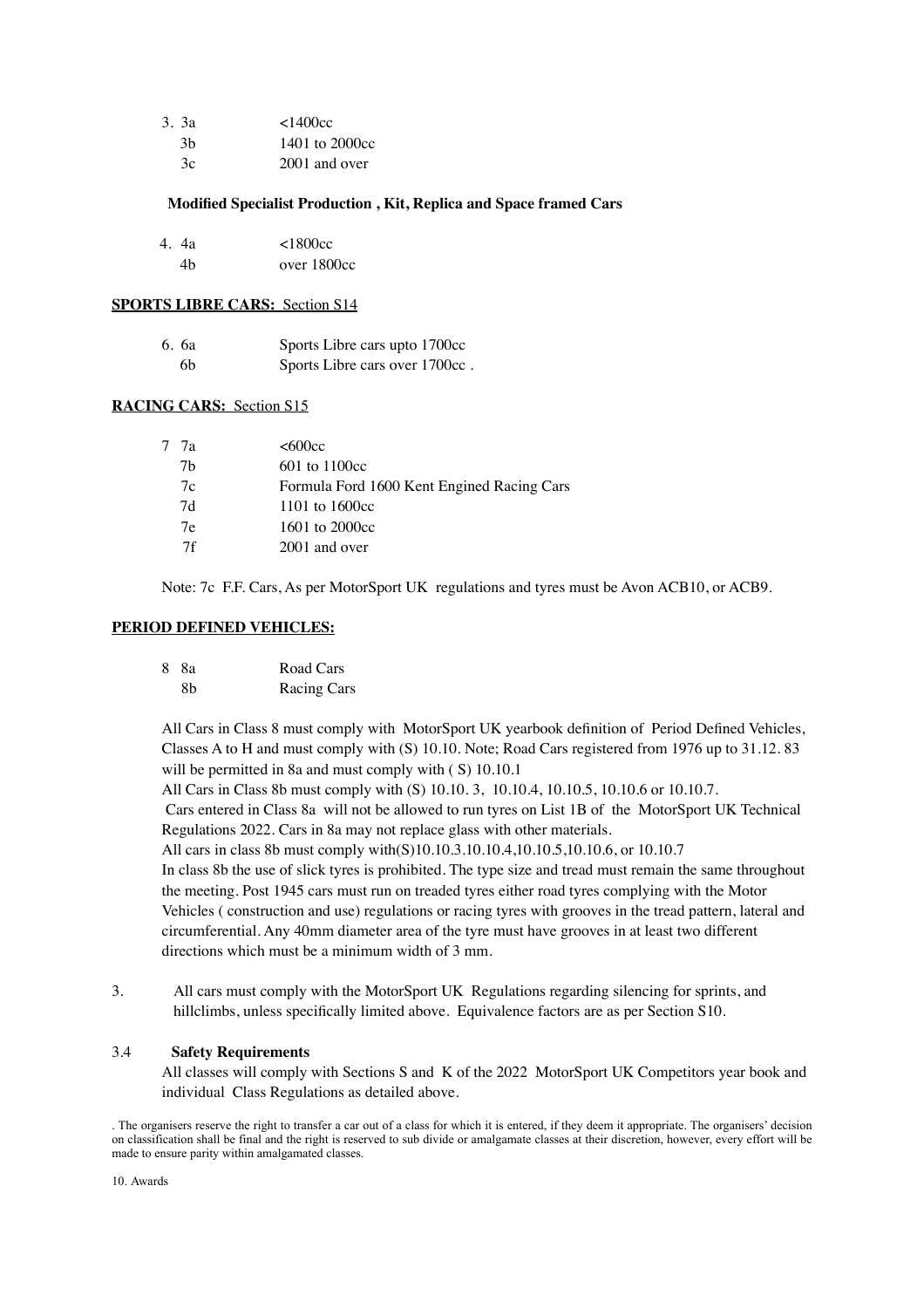| Fastest time of the day.                                                       | An award |
|--------------------------------------------------------------------------------|----------|
| The following class awards will be presented subject to a minimum entry of 45. |          |
| 1st in class (subject to 3 entries in each class)                              | An award |
| 2nd in class (subject to 6 entries in each class)                              | An award |
| 3rd in class (subject to 10 entries in each class)                             | An award |
| Best S& H against bogie time (subject to 3 entries)                            | An award |
| No competitor may win more than one award other than the club award.           |          |

11. The entry list opens upon publication of these ASR's and closes finally on 2nd June The entry fee is £100.00 including Motorsport UK levy and insurance. All entries must be made on the official entry form and be accompanied by the appropriate fee. Cheques and P.O.'s must be crossed and made payable to the "Sheffield and Hallamshire Motor Club Account" Or Bacs transfer to Yorkshire Bank, sort code 05-08-18, account number 33223113 and let Nic know when paid so I can check thanks

**Cheques will not be banked until 2nd June 2021** The entry secretary to whom all entries must be sent is:

 **Mrs N A Mansell 4 Mount Pleasant Road Grindleford Hope Valley S32 2JE tel. 01433 631544 /01142302381** 

All entries will be acknowledged by email . If any of your family or friends wish to marshal, please contact the secretary.

13. The maximum entry for the meeting is 70.The minimum is 70. The maximum for each class is 30. The minimum is 3. Should any of the minimum figures not be reached the organisers have the right to cancel the meeting or amalgamate classes as required. Entries will be selected in order of receipt. Entry fees may be refunded up to the closing date less a £5.00 administration fee. After this date, refunds are at the organisers' discretion.

14.Other officials of the meeting are: -

CLERK OF THE COURSE Mr T Healy<br>TIMEKEEPER Mr V Allcoc CHIEF SCRUTINEER Mr K Meakin<br>
CHIEF MEDICAL OFFICER Mr I Roberts CHIEF MEDICAL OFFICER

Mr V Allcock<br>Mr K Meakin CLUB STEWARDS Mr R Asquith and Mr M Yates SECRETARY Mrs N Mansell (Tel: 07795 026963)

15.Provisional results will be published as soon as possible after the event. 16.Any protest must be lodged in accordance with H35.1.6.

- 17.Starting order will be determined by class order and cars will start singly in their own time after a green light. Timing will be by electronic beam and the finish line will be indicated by a chequered board. Please note that you will pass the finish line and turn right first time round. A timing strut in accordance with the technical regulation S.10.9 is required.
- 18. Competitors will have the opportunity for **Two** practice runs having walked the course under official control. Cars will practice in class order to make full use of the new link road
- 19.Competitors will be identified by numbers in accordance with S.9.2.5. Which the organisers will not provide. Identification numbers must be clearly shown on both sides of the competing car. Where a car is driven by two drivers it is the competitor's responsibility to ensure that the numbers not in use are clearly masked. If this is not done, the Motorsport UK Timekeeper may not give a time and no claims for a re-run will be considered.
- 20.Marking and Penalties –S16.4 Except as follows:

A) All four wheels over the white course edge markers on the same side of the course: - no time recorded and the competitors must stop until directed to proceed by an official.

B) Any competitor not attempting a second circuit of the course as indicated will be deemed to have gone all four wheels off the edge of the course and will be penalised as for A).

21.All other General Regulations of the Motorsport UK apply as written except for the following:-

- **S9.2.3.** A driver may drive a maximum of two cars.
- **S9.5.1** With further runs if time permits, only First 2 count for Championship
- 22.Timekeepers, starters, and marshals are judges of fact.
- 23.Prior to the start of the event there will be a mandatory drivers meeting.
- 24 NO DOGS ARE ALLOWED ON SITE
- 25.Catering will be available throughout the day.

#### **ACKNOWLEDGEMENTS- THE ORGANISERS ARE GRATEFUL TO: -**

#### **CAM RESCUE ALL MARSHALS KEITH MEAKIN RALLY TIME IAN ROBERTS COMMENTATOR – MR M SCREATON RESULTS - MR P SCREATON**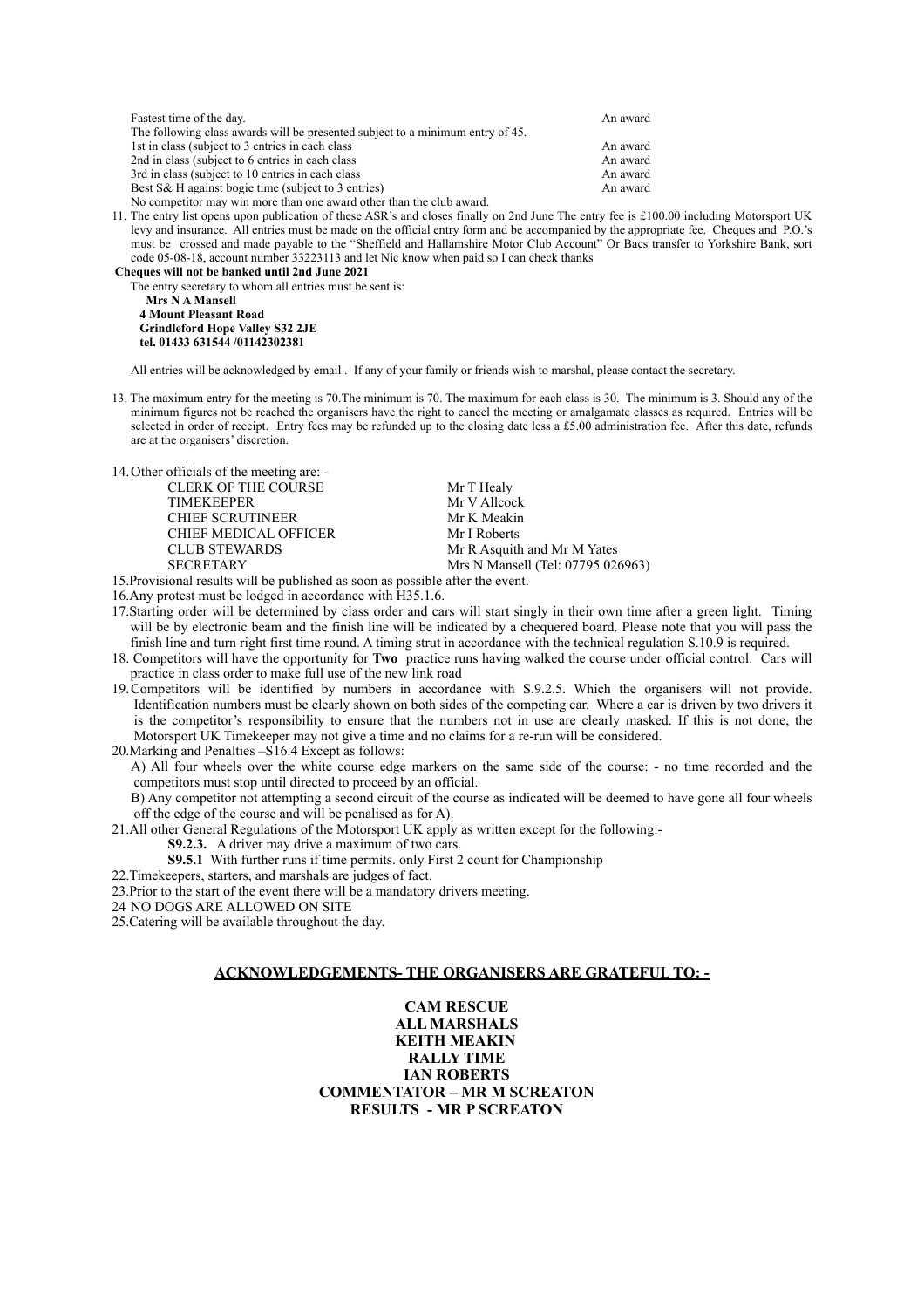# **SHEFFIELD AND HALLAMSHIRE MOTOR CLUB LTD SHEFFIELD & HALLAMSHIRE MOTOR CLUB**

# **DOUBLE LAP SPRINT AT CURBOROUGH, NEAR LITCHFIELD SUNDAY 5th JUNE 2022 ENTRY FORM**

| <b>ENTRANT</b><br><b>LICENCE NUMBER</b><br><b>ADDRESS</b>                                      |                                                                                                                                                                                           |                       |
|------------------------------------------------------------------------------------------------|-------------------------------------------------------------------------------------------------------------------------------------------------------------------------------------------|-----------------------|
| <b>POSTCODE</b>                                                                                | TEL                                                                                                                                                                                       |                       |
| <b>DRIVER</b><br><b>ADDRESS</b>                                                                |                                                                                                                                                                                           | <b>LICENCE NUMBER</b> |
| <b>POSTCODE</b><br>Email                                                                       | <b>TEL</b>                                                                                                                                                                                |                       |
| <b>CAR MAKE</b>                                                                                | <b>MODEL</b>                                                                                                                                                                              |                       |
| <b>YEAR</b><br><b>CLASS ENTERED</b><br><b>CLUB</b><br><b>CHAMPIONSHIP</b>                      | <b>CAPACITY</b><br><b>TURBO/SUPERCHARGED</b>                                                                                                                                              |                       |
| I am sharing this car with;-<br>I am the First / Second Driver<br>should be sent is: -         | ENTRY FEE £100.00. Cheques should be made payable to "Sheffield & Hallamshire Motor"<br>Club " and crossed. The Entry secretary for the meeting to whom this completed entry form and fee |                       |
| <b>Mrs N Mansell</b><br><b>4 Mount Pleasant Road</b><br>$C$ <sub>windla</sub> $c_{\text{end}}$ |                                                                                                                                                                                           |                       |

**Grindleford Hope Valley S32 2 JE**